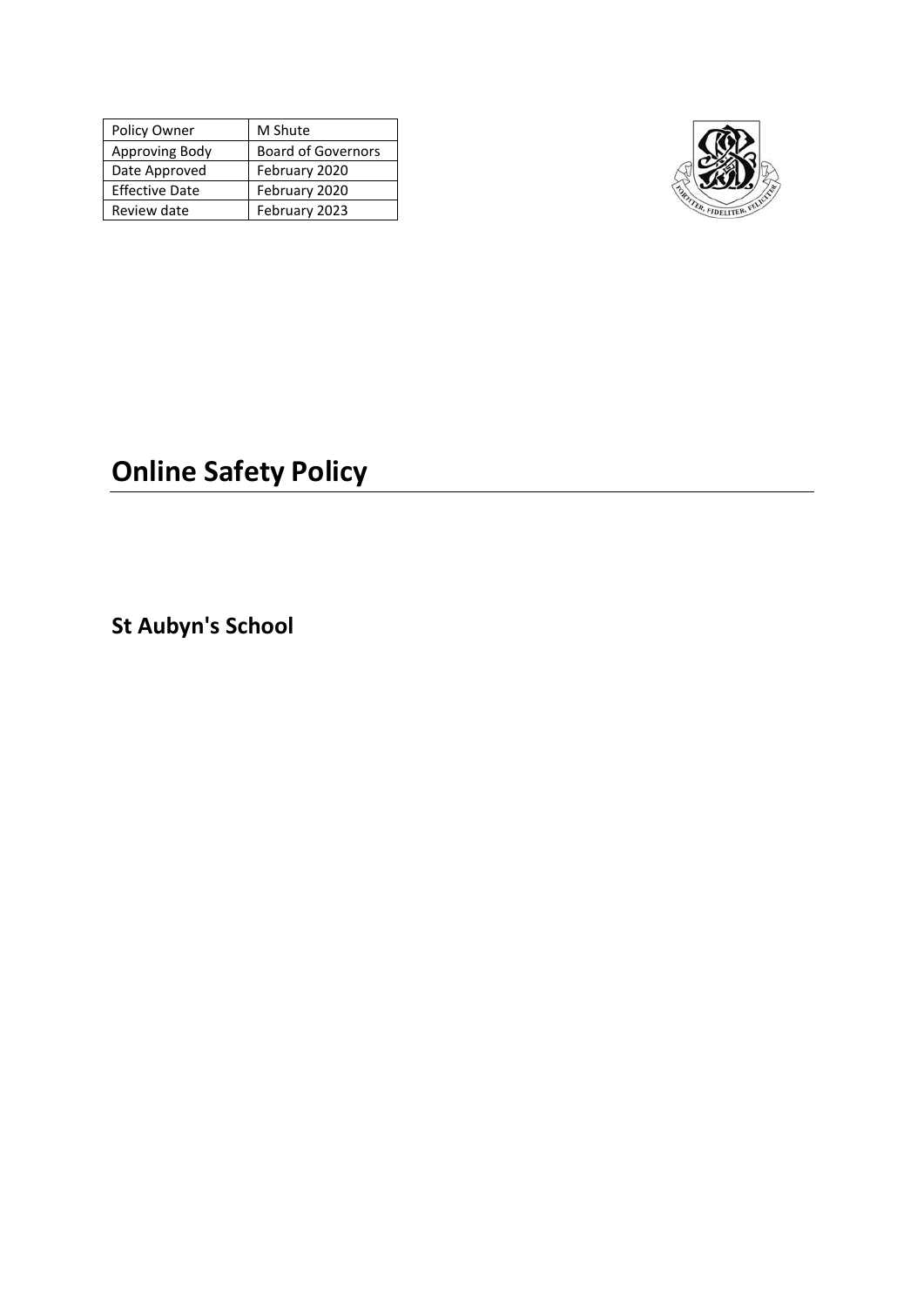# **Contents**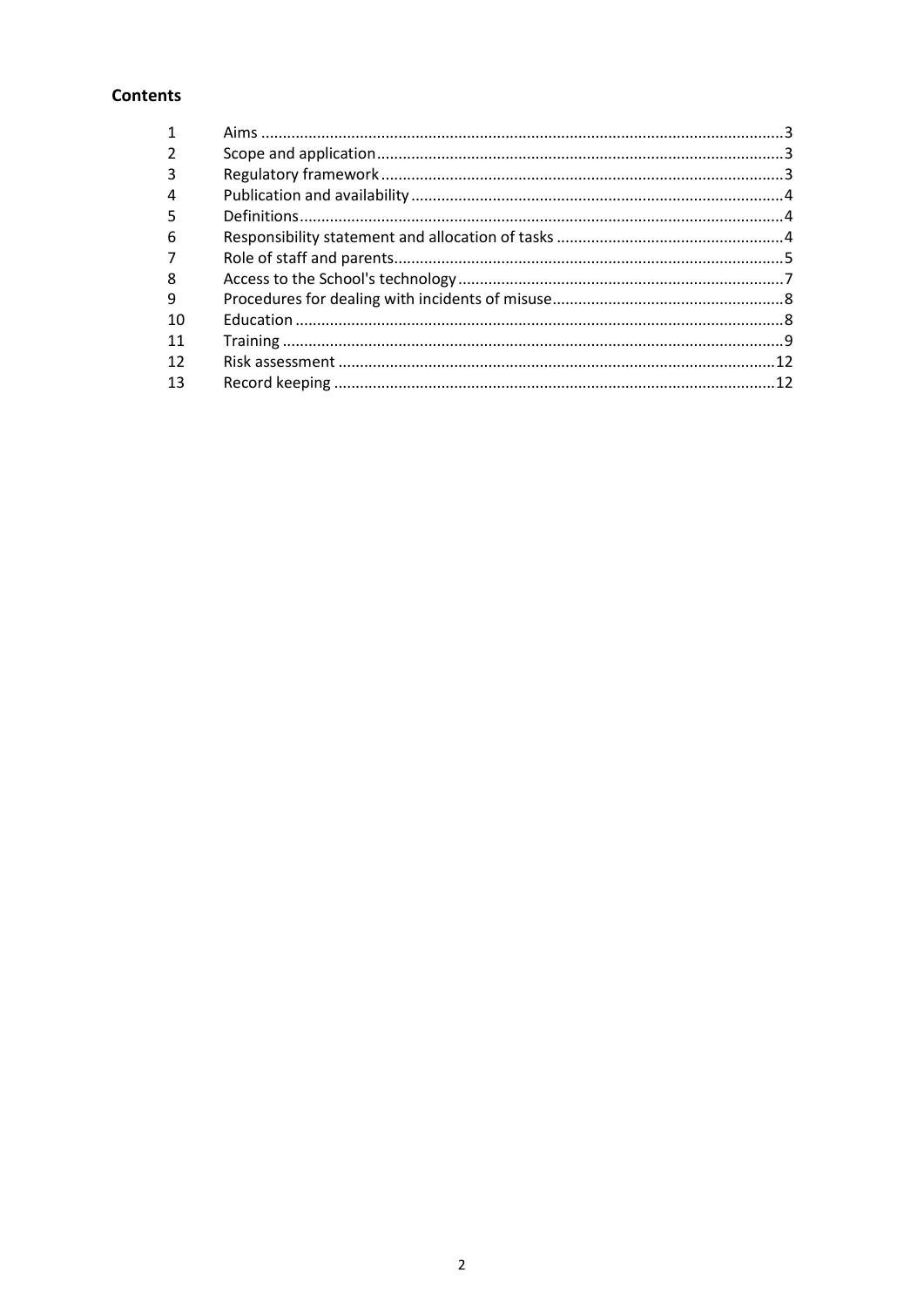## <span id="page-2-0"></span>1 **Aims**

- 1.1 This is the online safety policy of St Aubyn's School (**School**).
- 1.2 The aim of this policy is to promote and safeguard the welfare of all pupils through the implementation of an effective online safety strategy which:
	- 1.2.1 protects the whole School community from illegal, inappropriate and harmful content or contact;
	- 1.2.2 educates the whole School community about their access to and use of technology; and
	- 1.2.3 establishes effective mechanisms to identify, intervene and escalate incidents where appropriate.
	- 1.2.4 creates a culture of safety, equality and protection.

## <span id="page-2-1"></span>2 **Scope and application**

- 2.1 This policy applies to the whole School including the Early Years Foundation Stage (**EYFS**).
- 2.2 This policy applies to all members of the School community, including staff and volunteers, pupils, parents and visitors, who have access to the School's technology whether on or off School premises, or otherwise use technology in a way which affects the welfare of other pupils or any member of the School community or where the culture or reputation of the School is put at risk.

## <span id="page-2-2"></span>3 **Regulatory framework**

- 3.1 This policy has been prepared to meet the School's responsibilities under:
	- 3.1.1 Education (Independent School Standards) Regulations 2014;
	- 3.1.2 Statutory framework for the Early Years Foundation Stage (DfE, March 2017);
	- 3.1.3 Education and Skills Act 2008;
	- 3.1.4 Children Act 1989;
	- 3.1.5 Data Protection Act 2018 and General Data Protection Regulation (**GDPR**); and
	- 3.1.6 Equality Act 2010.
- 3.2 This policy has regard to the following guidance and advice:
	- 3.2.1 [Keeping children safe in education \(DfE, September 2020\)](https://www.gov.uk/government/publications/keeping-children-safe-in-education--2) (**KCSIE**);
	- 3.2.2 [Preventing and tackling bullying \(DfE, July 2017\);](https://www.gov.uk/government/uploads/system/uploads/attachment_data/file/623895/Preventing_and_tackling_bullying_advice.pdf)
	- 3.2.3 [Sexting in schools and colleges: responding to incidents and safeguarding young](https://www.gov.uk/government/uploads/system/uploads/attachment_data/file/609874/6_2939_SP_NCA_Sexting_In_Schools_FINAL_Update_Jan17.pdf)  [people \(UK Council for Child Internet Safety, August 2016\);](https://www.gov.uk/government/uploads/system/uploads/attachment_data/file/609874/6_2939_SP_NCA_Sexting_In_Schools_FINAL_Update_Jan17.pdf)
	- 3.2.4 [Prevent duty guidance for England and Wales \(Home Office, July 2015\);](https://www.gov.uk/government/uploads/system/uploads/attachment_data/file/445977/3799_Revised_Prevent_Duty_Guidance__England_Wales_V2-Interactive.pdf)
	- 3.2.5 [Channel duty guidance: protecting vulnerable people from being drawn into](https://www.gov.uk/government/uploads/system/uploads/attachment_data/file/425189/Channel_Duty_Guidance_April_2015.pdf)  [terrorism \(Home Office, April 2015\);](https://www.gov.uk/government/uploads/system/uploads/attachment_data/file/425189/Channel_Duty_Guidance_April_2015.pdf)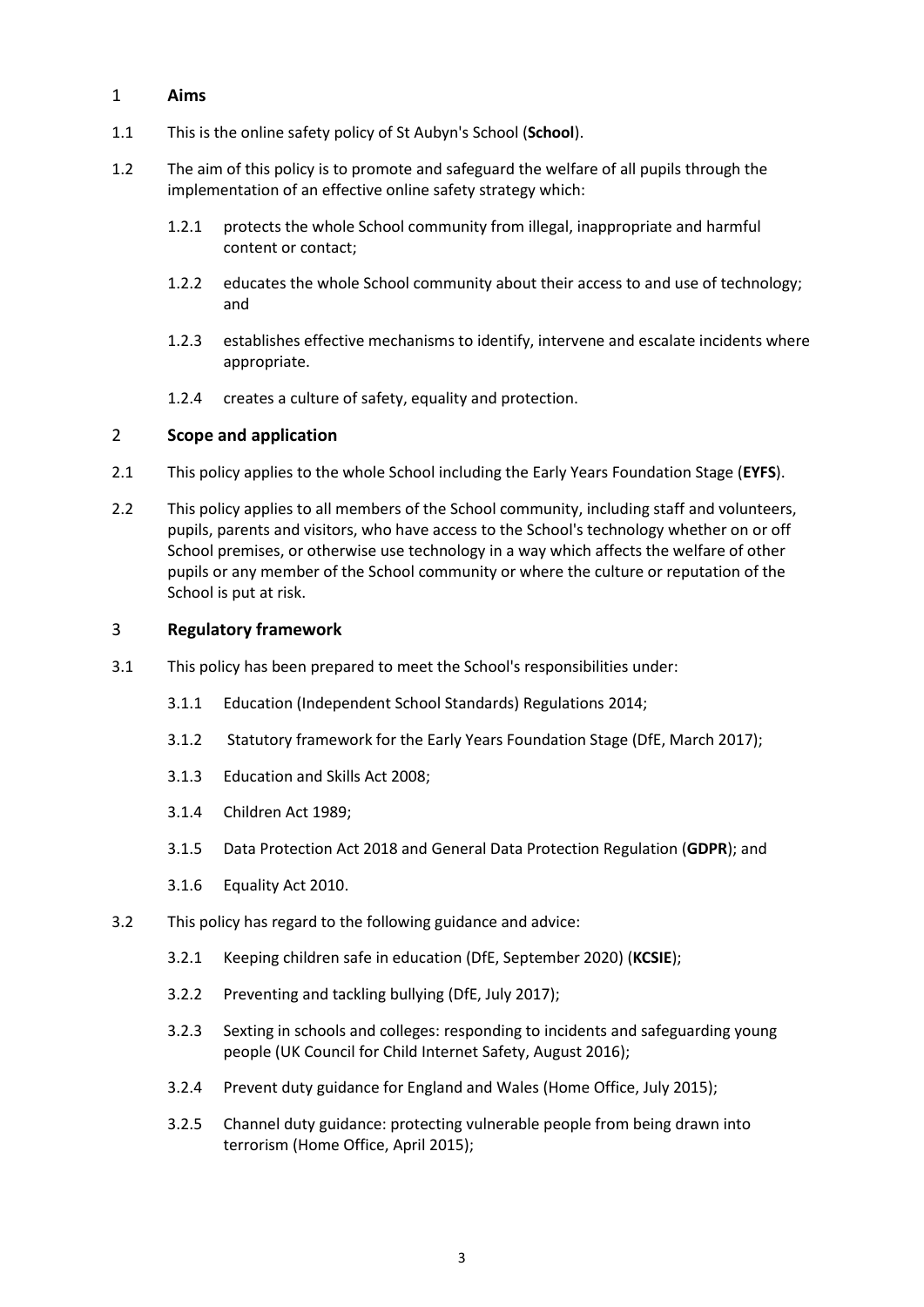- 3.2.6 [Sexual violence and sexual harassment between children in schools and colleges](https://www.gov.uk/government/uploads/system/uploads/attachment_data/file/667862/Sexual_Harassment_and_Sexual_Violence_-_Advice.pdf)  [\(DfE, May 2018\);](https://www.gov.uk/government/uploads/system/uploads/attachment_data/file/667862/Sexual_Harassment_and_Sexual_Violence_-_Advice.pdf)
- 3.2.7 [Searching, screening and confiscation: advice for schools \(DfE, January 2018\).](https://www.gov.uk/government/uploads/system/uploads/attachment_data/file/674416/Searching_screening_and_confiscation.pdf)
- 3.2.8 [Safeguarding children and protecting professionals in early years settings: online](https://www.gov.uk/government/publications/safeguarding-children-and-protecting-professionals-in-early-years-settings-online-safety-considerations)  [safety considerations \(UK Council for Internet Safety, February 2019\)](https://www.gov.uk/government/publications/safeguarding-children-and-protecting-professionals-in-early-years-settings-online-safety-considerations)
- 3.2.9 [Relationships Education, Relationships and Sex Education \(RSE\) and Health](https://assets.publishing.service.gov.uk/government/uploads/system/uploads/attachment_data/file/805781/Relationships_Education__Relationships_and_Sex_Education__RSE__and_Health_Education.pdf)  [Education guidance \(DfE, February 2019\)](https://assets.publishing.service.gov.uk/government/uploads/system/uploads/attachment_data/file/805781/Relationships_Education__Relationships_and_Sex_Education__RSE__and_Health_Education.pdf)
- 3.3 The following School policies, procedures and resource materials are relevant to this policy:
	- 3.3.1 acceptable use policy for pupils;
	- 3.3.2 staff IT acceptable use policy and social media policy;
	- 3.3.3 safeguarding and child protection policy and procedures;
	- 3.3.4 anti-bullying policy;
	- 3.3.5 risk assessment policy;
	- 3.3.6 staff code of conduct policy;
	- 3.3.7 whistleblowing policy and procedures;
	- 3.3.8 data protection policy;

## <span id="page-3-0"></span>4 **Publication and availability**

- 4.1 This policy is published on the School website.
- 4.2 This policy is available in hard copy on request.

## <span id="page-3-1"></span>5 **Definitions**

5.1 Where the following words or phrases are used in this policy:

References to the **Proprietor** are references to the Board of Governors.

In considering the scope of the School's online safety strategy, the School will take a wide and purposive approach to considering what falls within the meaning of technology, networks and devices used for viewing or exchanging information (collectively referred to in this policy as **technology**).

#### <span id="page-3-2"></span>6 **Responsibility statement and allocation of tasks**

- 6.1 The Proprietor has overall responsibility for all matters which are the subject of this policy.
- 6.2 The Proprietor is required to ensure that all those with Management and management responsibilities at the School actively promote the well-being of pupils. The adoption of this policy is part of the Proprietor's response to this duty.
- 6.3 To ensure the efficient discharge of its responsibilities under this policy, the Proprietor has allocated the following tasks: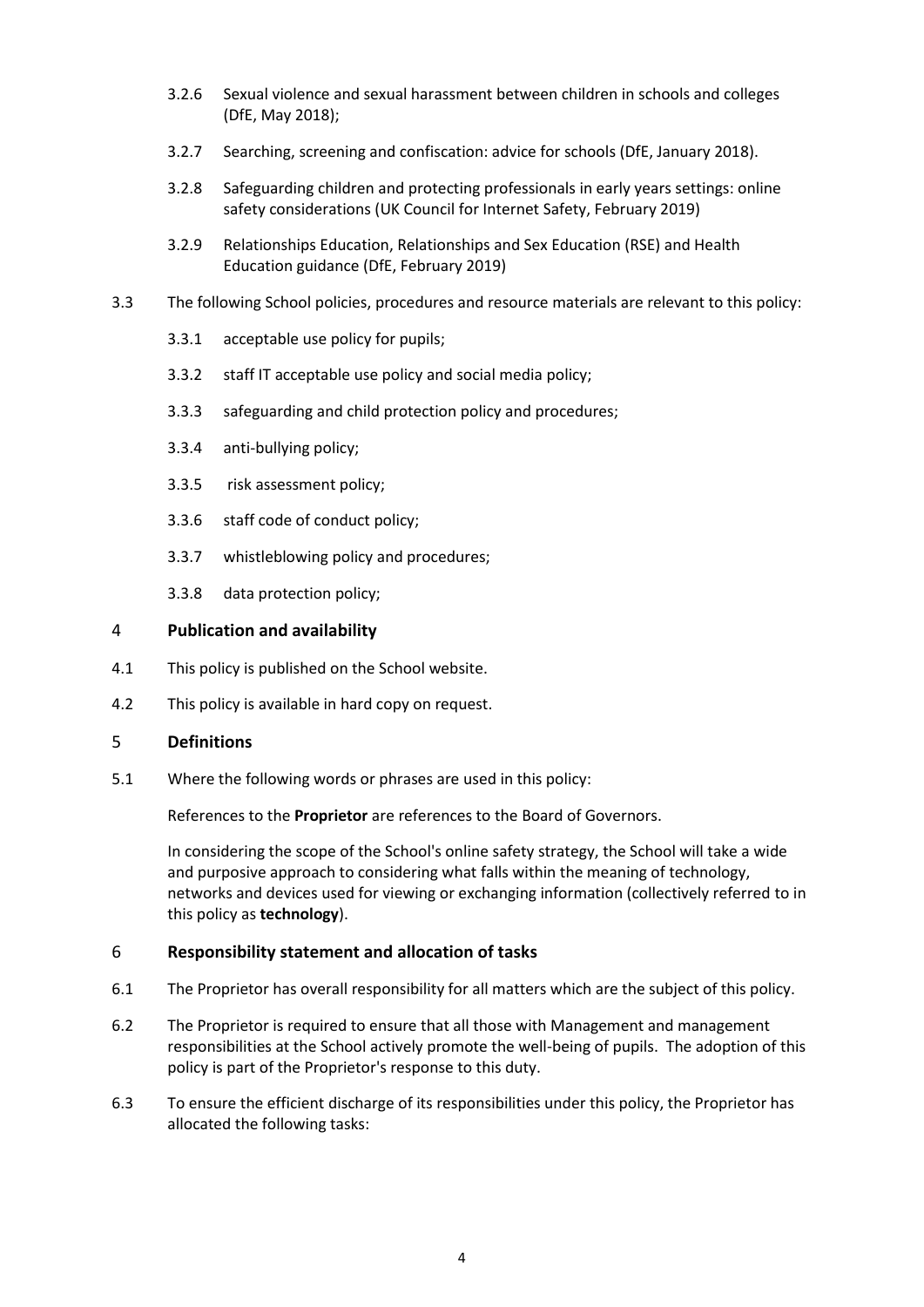| <b>Task</b>                                                                                                                                                                                                                                                                             | <b>Allocated to</b>                                              | When / frequency of review            |
|-----------------------------------------------------------------------------------------------------------------------------------------------------------------------------------------------------------------------------------------------------------------------------------------|------------------------------------------------------------------|---------------------------------------|
| Keeping the policy up to date<br>and compliant with the law and<br>best practice                                                                                                                                                                                                        | M Shute Designated<br>Safeguarding Lead (DSL) and<br>Deputy Head | As required, and at least<br>annually |
| Monitoring the<br>implementation of the policy<br>(including the record of<br>incidents involving the use of<br>technology and the logs of<br>internet activity and sites<br>visited), relevant risk<br>assessments and any action<br>taken in response and<br>evaluating effectiveness | M Shute (DSL) and Deputy<br>Head                                 | As required, and at least termly      |
| Online safety                                                                                                                                                                                                                                                                           | Designated Safeguarding Lead                                     |                                       |
| Maintaining up to date records<br>of all information created in<br>relation to the policy and its<br>implementation as required by<br>the GDPR                                                                                                                                          | N Colton - Network manager                                       | As required, and at least termly      |
| Seeking input from interested<br>groups (such as pupils, staff,<br>Parents) to consider<br>improvements to the School's<br>processes under the policy                                                                                                                                   | M Shute (DSL) and Deputy<br>Head                                 | As required, and at least<br>annually |
| Formal annual review                                                                                                                                                                                                                                                                    | Proprietor                                                       | Annually                              |

## <span id="page-4-0"></span>7 **Role of staff and parents**

## 7.1 **Headmaster and Senior Management Team**

- 7.1.1 The Headmaster has overall executive responsibility for the safety and welfare of members of the School community.
- 7.1.2 The Designated Safeguarding Lead is the senior member of staff from the School's Management team with lead responsibility for safeguarding and child protection, including online safety. The responsibility of the Designated Safeguarding Lead includes managing safeguarding incidents involving the use of technology in the same way as other safeguarding matters, in accordance with the School's safeguarding child protection policy.
- 7.1.3 The Designated Safeguarding Lead will work with the Network Manager (see below) in monitoring technology uses and practices across the School and assessing whether any improvements can be made to ensure the online safety and well-being of pupils.
- 7.1.4 The Designated Safeguarding Lead will regularly monitor the technology incident log maintained by Smoothwall.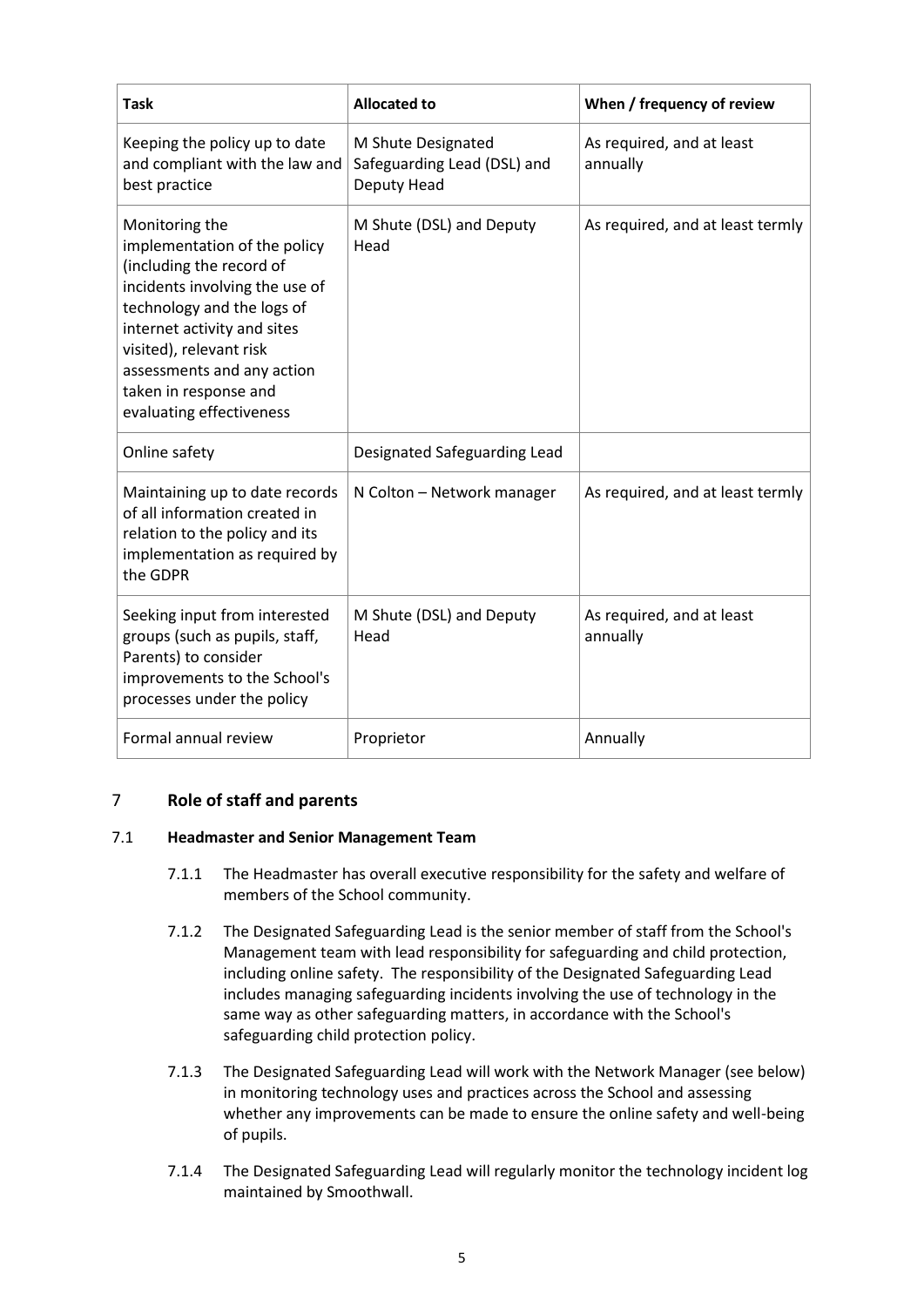7.1.5 The Designated Safeguarding Lead will regularly update other members of the School's Senior Management Team on the operation of the School's safeguarding arrangements, including online safety practices.

## 7.2 **Network Manager**

- 7.2.1 The Network Manager, together with his / her team, is responsible for the effective operation of the School's filtering system so that pupils and staff are unable to access any material that poses a safeguarding risk, including terrorist and extremist material, while using the School's network.
- 7.2.2 The Network Manager is responsible for ensuring that:
	- (a) the School's technology infrastructure is secure and, so far as is possible, is not open to misuse or malicious attack;
	- (b) the user may only use the School's technology if they are properly authenticated and authorised;
	- (c) the School has an effective filtering policy in place and that it is applied and updated on a regular basis;
	- (d) the risks of pupils and staff circumventing the safeguards put in place by the School are minimised;
	- (e) the use of the School's technology is regularly monitored to ensure compliance with this policy and that any misuse or attempted misuse can be identified and reported to the appropriate person for investigation; and
	- (f) monitoring software (Smoothwall) and systems are kept up to date to allow the ICT team to monitor the use of School devices and the use of email and the internet over the School's network and maintain logs of such usage.
- 7.2.3 The School uses Smoothwall to filter and monitor inappropriate content and uses email to alert the DSL and Head to any safeguarding issues.
- 7.2.4 The Network Manager will report regularly to the Senior Management Team on the operation of the School's technology. If the Network Manager has concerns about the functionality, effectiveness, suitability or use of technology within the School, including of the monitoring and filtering systems in place, he / she will escalate those concerns promptly to the Designated Safeguarding Lead.

## 7.3 **All staff**

- 7.3.1 All staff have a responsibility to act as good role models in their use of technology and to share their knowledge of the School's policies and of safe practice with the pupils.
- 7.3.2 Staff are expected to adhere, so far as applicable, to each of the policies referenced in this policy.
- 7.3.3 Staff have a responsibility to report any concerns about a pupil's welfare and safety in accordance with this policy and the School's safeguarding child protection policy. Staff are required to complete and submit to the DSL an Initial Concern Form as soon as possible after any safeguarding incident relating to online safety.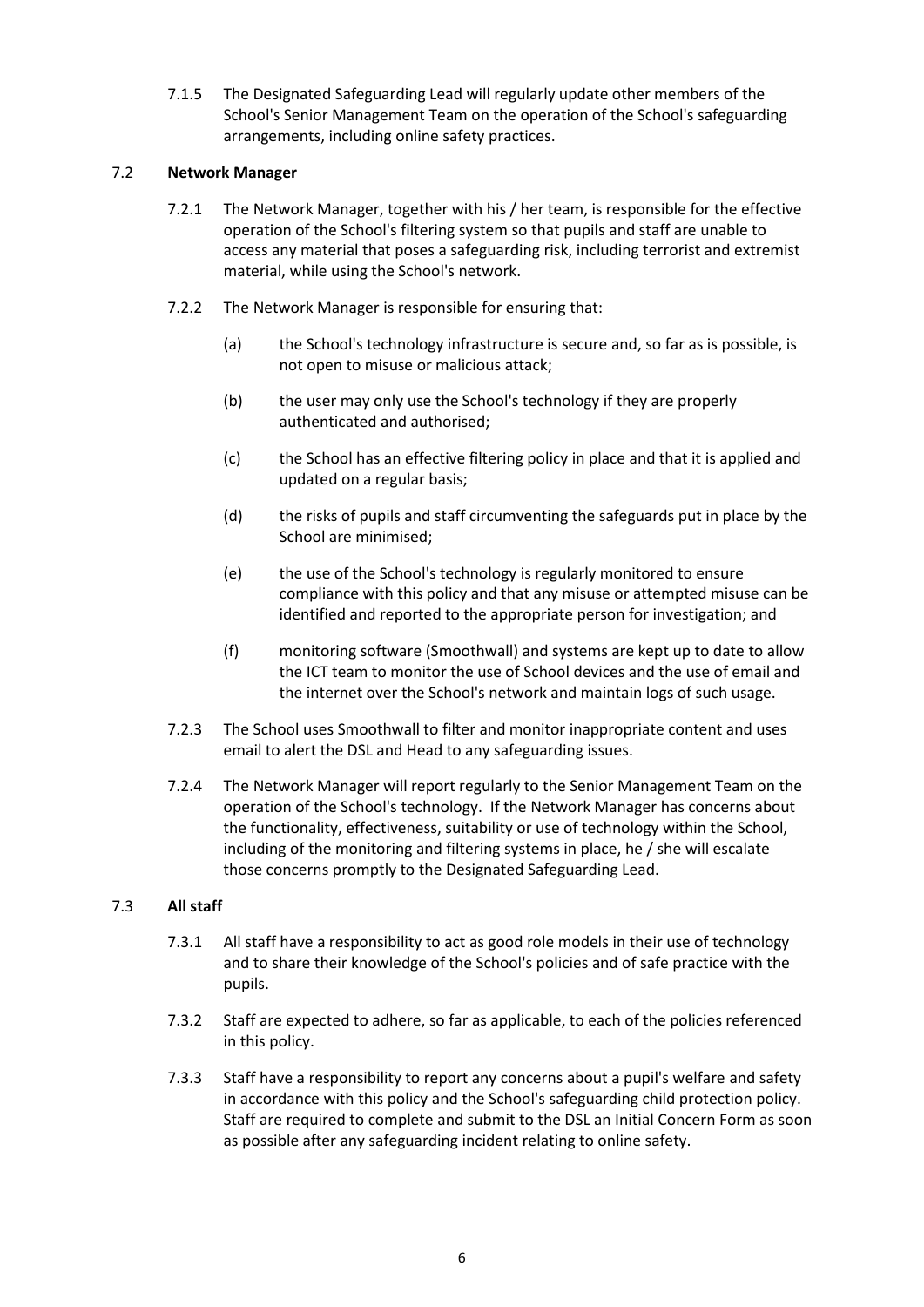## 7.4 **Parents**

- 7.4.1 The role of parents in ensuring that pupils understand how to stay safe when using technology is crucial. The School expects parents to promote safe practice when using technology and to:
	- (a) support the School in the implementation of this policy and report any concerns in line with the School's policies and procedures;
	- (b) talk to their child to understand the ways in which they are using the internet, social media and their mobile devices and promote responsible behaviour; and
	- (c) encourage their child to speak to someone if they are being bullied or otherwise are concerned about their own safety or that of another pupil or need support;
	- (d) follow the procedures in the Remote Learning Policy.
- 7.4.2 If parents have any concerns or require any information about online safety, they should contact the class teacher.

## <span id="page-6-0"></span>8 **Access to the School's technology**

- 8.1 The School provides internet and an email system to staff as well as other technology. Pupils and staff must comply with the respective acceptable use policy when using School technology. All such use is monitored by Smoothwall.
- 8.2 Pupils and staff require individual user names and passwords to access the School's internet and staff email system which must not be disclosed to any other person. Any pupil or member of staff who has a problem with their user names or passwords must report it to the IT team immediately.
- 8.3 No laptop or other mobile electronic device may be connected to the School network without the consent of an ICT Technician or the Network Manager. The use of any device connected to the School's network will be logged and monitored by the IT team. See also [8.5](#page-6-1) below.
- 8.4 The School has a separate Wi-Fi connection available for use by visitors to the School. A password must be obtained from a member of staff in order to use the Wi-Fi.

#### <span id="page-6-1"></span>8.5 **Use of mobile electronic devices**

- 8.5.1 The School has appropriate filtering and monitoring systems in place to protect pupils using the internet when connected to the School's network.
- 8.5.2 The rules about the use of mobile electronic devices, including access to open / non-School networks, are set out in the acceptable use policy for pupils.
- 8.5.3 The use of mobile electronic devices by staff is covered in the Staff Code of Conduct, IT Acceptable Use Policy, Social Media Policy and Data Protection Policy. Unless otherwise agreed in writing, personal mobile devices including laptop and notebook devices should not be used for School purposes except in an emergency.
- 8.5.4 The School's policies apply to the use of technology by staff and pupils whether on or off School premises and appropriate action will be taken where such use affects the welfare of other pupils or any member of the School community or where the culture or reputation of the School is put at risk.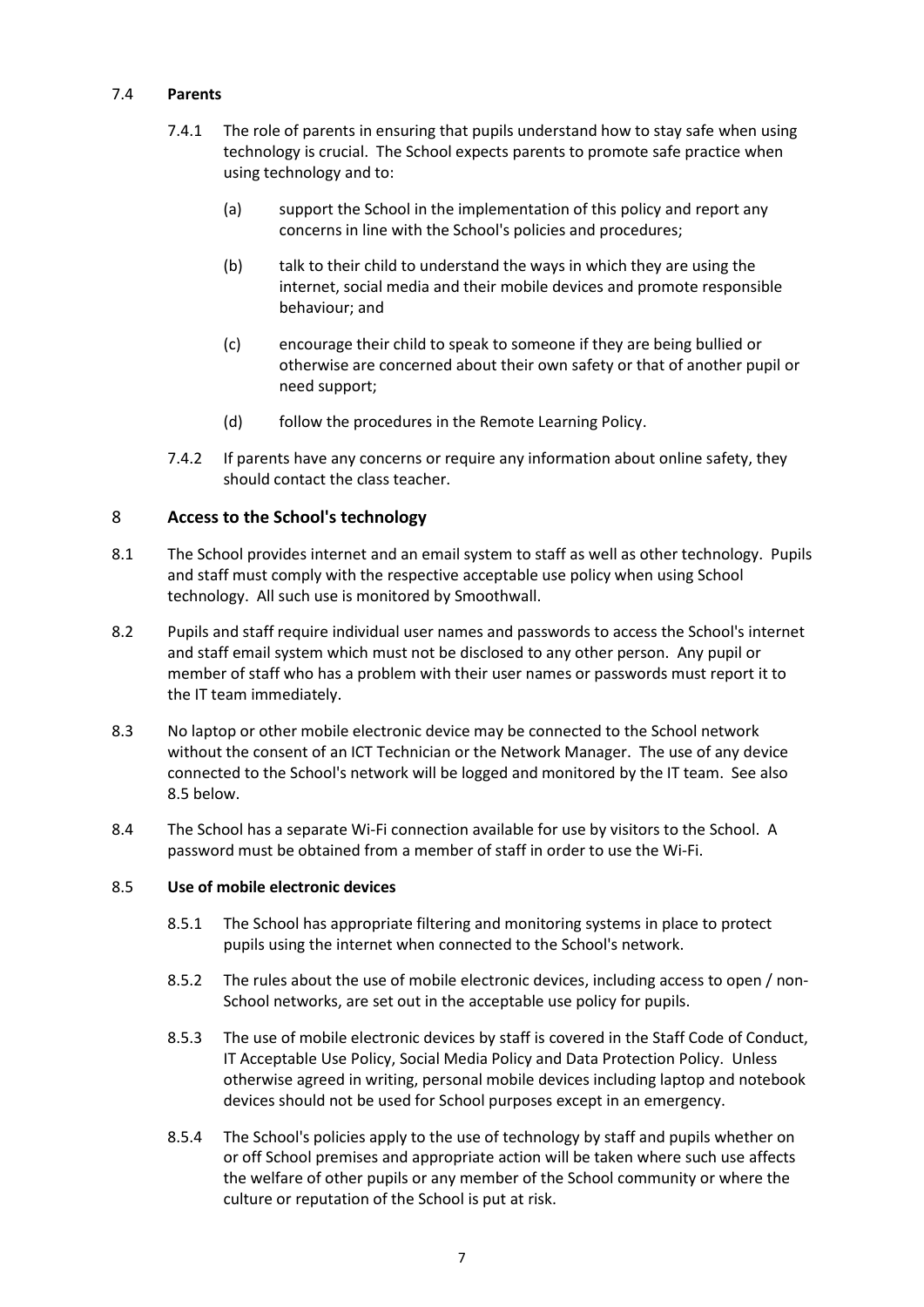## <span id="page-7-0"></span>9 **Procedures for dealing with incidents of misuse**

9.1 Staff, pupils and parents are required to report incidents of misuse or suspected misuse to the School in accordance with this policy and the School's safeguarding and disciplinary policies and procedures.

#### 9.2 **Misuse by pupils**

- 9.2.1 Anyone who has any concern about the misuse of technology by pupils should report it so that it can be dealt with in accordance with the School's behaviour and discipline policies, including the anti-bullying policy where there is an allegation of cyberbullying.
- 9.2.2 Anyone who has any concern about the welfare and safety of a pupil must report it immediately in accordance with the School's child protection procedures (see the School's safeguarding child protection policy).

## 9.3 **Misuse by staff**

- 9.3.1 Anyone who has any concern about the misuse of technology by staff should report it in accordance with the School's whistleblowing policy so that it can be dealt with in accordance with the staff disciplinary procedures.
- 9.3.2 If anyone has a safeguarding-related concern relating to staff misuse of technology, they should report it immediately so that it can be dealt with in accordance with the procedures for reporting and dealing with allegations of abuse against staff set out in the School's safeguarding child protection policy.

#### 9.4 **Misuse by any user**

- 9.4.1 Anyone who has a concern about the misuse of technology by any other user should report it immediately to the Designated Safeguarding Lead.
- 9.4.2 The School reserves the right to withdraw access to the School's network by any user at any time and to report suspected illegal activity to the police.
- 9.4.3 If the School considers that any person is vulnerable to radicalisation the school will refer this to the Channel programme. This focuses on support at an early stage to people who are identified as being vulnerable to being drawn into terrorism. Any person who has a concern relating to extremism may report it directly to the police.

#### <span id="page-7-1"></span>10 **Education**

- 10.1 The safe use of technology is integral to the School's curriculum. Pupils are educated in an age appropriate manner about the importance of safe and responsible use of technology, including the internet, social media and mobile electronic devices.
- 10.2 Technology is included in the educational programmes followed in the EYFS in the following ways:
	- 10.2.1 children are guided to make sense of their physical world and their community through opportunities to explore, observe and find out about people, places, technology and the environment;
	- 10.2.2 children are enabled to explore and play with a wide range of media and materials and provided with opportunities and encouragement for sharing their thoughts, ideas and feelings through a variety of activities in art, music, movement, dance, role-play, and design and technology; and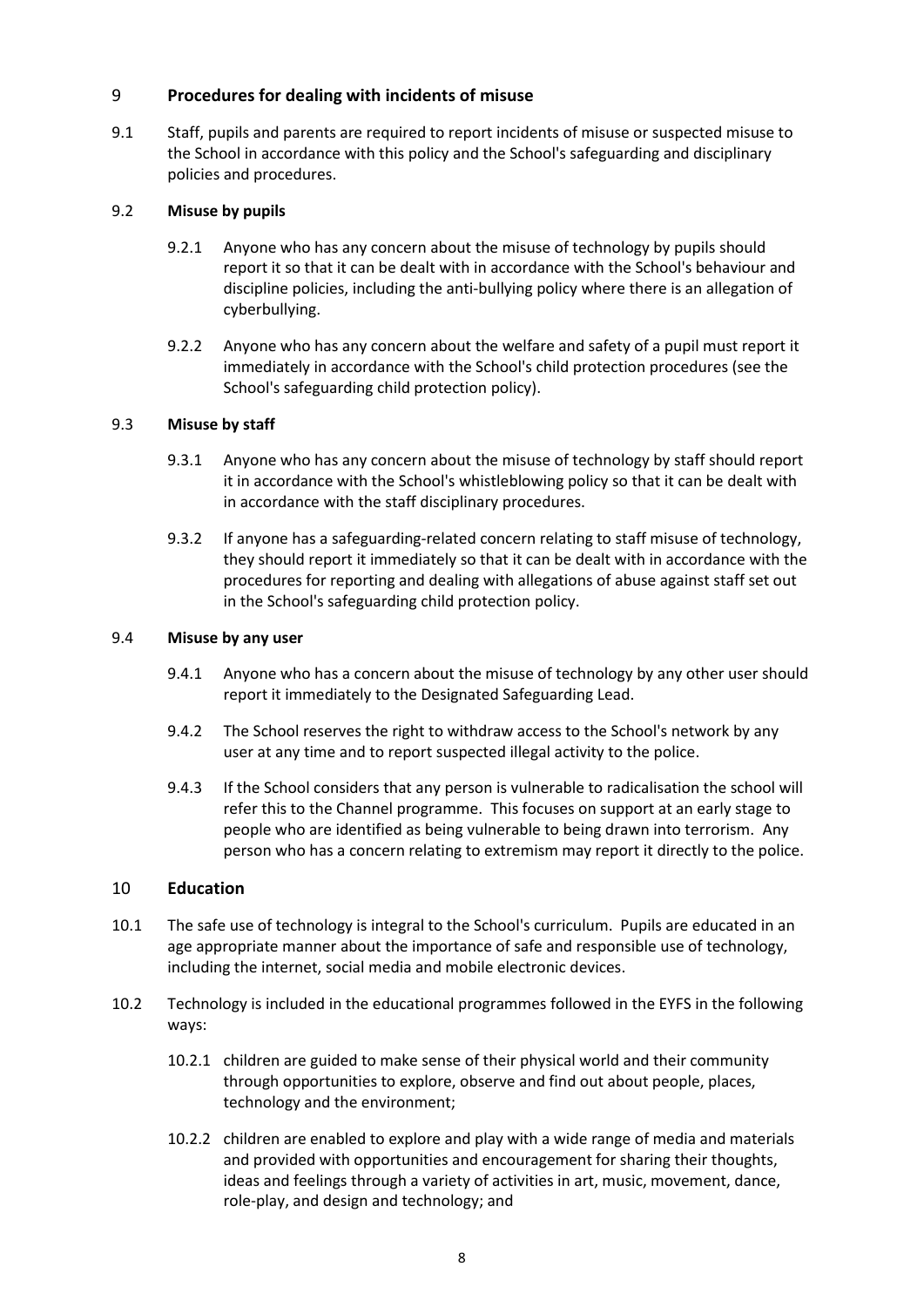- 10.2.3 children are guided to recognise that a range of technology is used in places such as homes and schools and encouraged to select and use technology for particular purposes.
- 10.3 The safe use of technology is also a focus in all areas of the curriculum and key safety messages are reinforced as part of classroom / assemblies and tutorial / pastoral activities, teaching pupils:
	- 10.3.1 about the risks associated with using the technology and how to protect themselves and their peers from potential risks;
	- 10.3.2 to be critically aware of content they access online and guided to validate accuracy of information;
	- 10.3.3 how to recognise suspicious, bullying or extremist behaviour;
	- 10.3.4 the definition of cyberbullying, its effects on the victim and how to treat each other's online identities with respect;
	- 10.3.5 the consequences of negative online behaviour; and
	- 10.3.6 how to report cyberbullying and / or incidents that make pupils feel uncomfortable or under threat and how the School will deal with those who behave badly.
- 10.4 The safe use of technology aspects of the curriculum are reviewed on a regular basis to ensure their relevance.
- 10.5 The School's Acceptable Use Policy for Pupils sets out the School rules about the use technology including internet, email, social media and mobile electronic devices, helping pupils to protect themselves and others when using technology. Pupils are regularly reminded of the importance of safe internet use.

#### 10.6 **Useful online safety resources for pupils**

- 10.6.1 <http://www.thinkuknow.co.uk/>
- 10.6.2 <http://www.childnet.com/young-people>
- 10.6.3 <https://childnet.com/resources/smartie-the-penguin>
- 10.6.4 [\[https://www.childnet.com/resources/digiduck-stories](https://www.childnet.com/resources/digiduck-stories)
- 10.6.5 <https://www.saferinternet.org.uk/advice-centre/young-people>
- 10.6.6 <https://www.disrespectnobody.co.uk/>
- 10.6.7 <http://www.safetynetkids.org.uk/>
- 10.6.8 <https://www.ceop.police.uk/Safety-Centre/How-can-CEOP-help-me-YP/>
- 10.6.9 https://www.bbc.com/ownit

#### <span id="page-8-0"></span>11 **Training**

#### 11.1 **Staff**

11.1.1 The School provides training on the safe use of technology to appropriate staff so that they are aware of how to protect pupils and themselves from the risks of using technology and to deal appropriately with incidents involving the use of technology when they occur.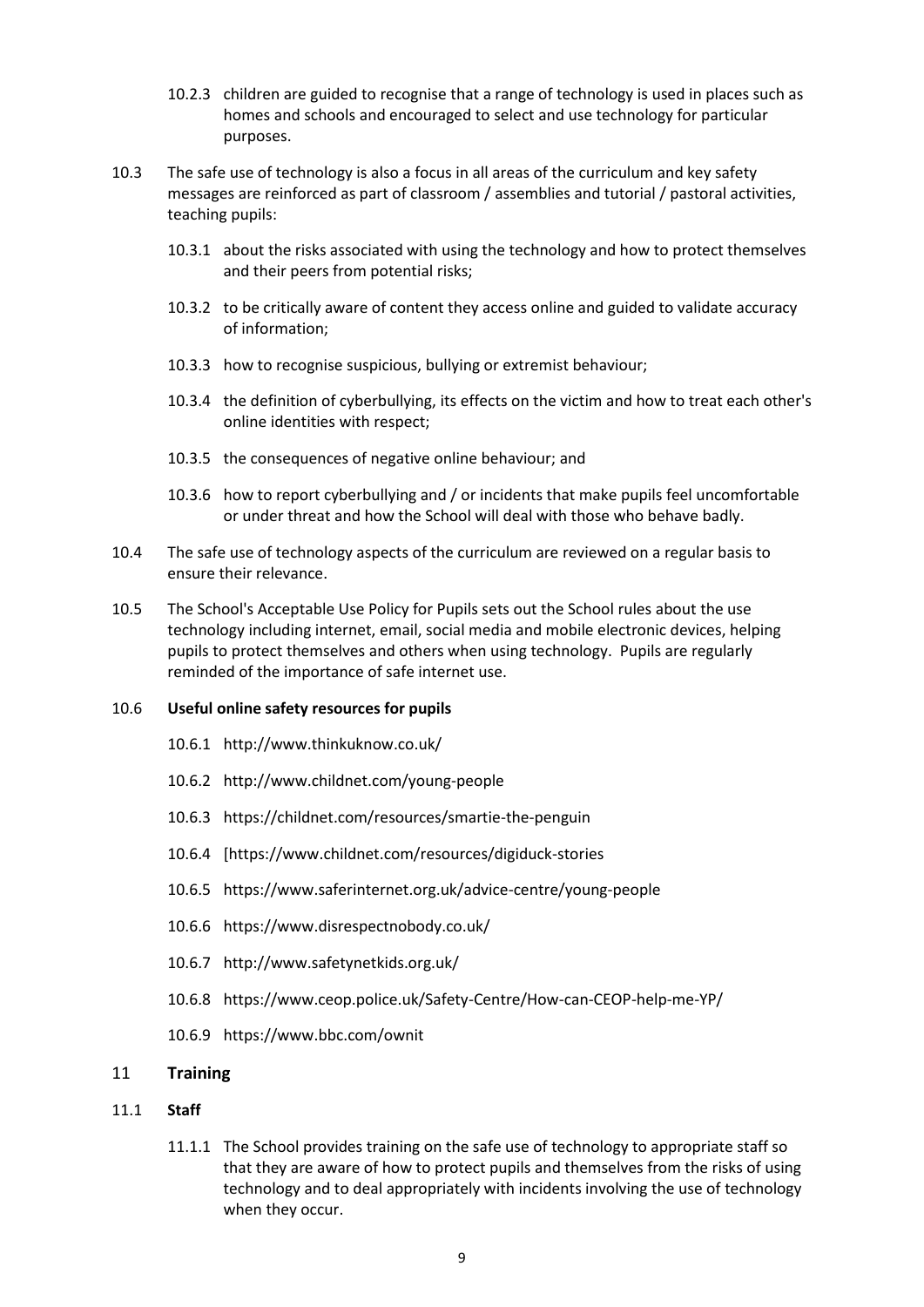- 11.1.2 Induction training for new staff includes training on the School's online safety strategy including this policy, the staff code of conduct, staff IT acceptable use policy and social media policy. Ongoing staff development training during INSET and internal meeting time includes training on technology safety together with specific safeguarding issues including sexting, cyberbullying and radicalisation. All staff who supervise children using ICT are required to complete online e-safety training every two years. Staff also receive data protection training on induction and at regular intervals afterwards.
- 11.1.3 The frequency, level and focus of all such training will depend on individual roles and requirements and will be provided as part of the School's overarching approach to safeguarding.

## 11.1.4 **Useful online safety resources for staff**

- (a) <http://swgfl.org.uk/products-services/esafety>
- (b) <https://www.saferinternet.org.uk/advice-centre/teachers-and-professionals>
- (c) <http://www.childnet.com/teachers-and-professionals>
- (d) [https://www.nspcc.org.uk/preventing-abuse/keeping-children-safe/online](https://www.nspcc.org.uk/preventing-abuse/keeping-children-safe/online-safety/)[safety/](https://www.nspcc.org.uk/preventing-abuse/keeping-children-safe/online-safety/)
- (e) <https://www.thinkuknow.co.uk/teachers/>
- (f) <http://educateagainsthate.com/>
- (g) <https://www.commonsense.org/education/>
- (h) [Cyberbullying: advice for head teachers and school staff \(DfE,](https://www.gov.uk/government/uploads/system/uploads/attachment_data/file/374850/Cyberbullying_Advice_for_Headteachers_and_School_Staff_121114.pdf)  [November](https://www.gov.uk/government/uploads/system/uploads/attachment_data/file/374850/Cyberbullying_Advice_for_Headteachers_and_School_Staff_121114.pdf) 2014)
- (i) [Advice on the use of social media for online radicalisation \(DfE and](https://www.gov.uk/government/publications/the-use-of-social-media-for-online-radicalisation)  Home [Office, July 2015\)](https://www.gov.uk/government/publications/the-use-of-social-media-for-online-radicalisation)
- (j) [Sexting in schools and colleges: responding to incidents and safeguarding](https://www.gov.uk/government/uploads/system/uploads/attachment_data/file/609874/6_2939_SP_NCA_Sexting_In_Schools_FINAL_Update_Jan17.pdf)  [young people \(UK Council for Child Internet Safety](https://www.gov.uk/government/uploads/system/uploads/attachment_data/file/609874/6_2939_SP_NCA_Sexting_In_Schools_FINAL_Update_Jan17.pdf) (UKCCIS), August 2016).
- (k) [Online safety in schools and colleges: questions from the governing board](https://www.gov.uk/government/uploads/system/uploads/attachment_data/file/562876/Guidance_for_School_Governors_-_Question_list.pdf)  [\(UKCCIS, 2016\)](https://www.gov.uk/government/uploads/system/uploads/attachment_data/file/562876/Guidance_for_School_Governors_-_Question_list.pdf)
- (l) [Education for a connected world framework \(UKCCIS\)](https://assets.publishing.service.gov.uk/government/uploads/system/uploads/attachment_data/file/683895/Education_for_a_connected_world_PDF.PDF)
- (m) <https://www.lgfl.net/online-safety/resource-centre>
- (n) [Online Sexual Harassment: Understand, Prevent and Respond Guidance for](https://www.childnet.com/resources/step-up-speak-up/guidance-and-training-for-schools-and-professionals)  [Schools \(Childnet, March 2019\)](https://www.childnet.com/resources/step-up-speak-up/guidance-and-training-for-schools-and-professionals)
- (o) [Myth vs Reality: PSHE toolkit \(Childnet, April 2019\)](https://www.childnet.com/resources/pshe-toolkit/myth-vs-reality)
- (p) [SELMA Hack online hate toolkit \(SWGFL, May 2019\)](https://selma.swgfl.co.uk/)
- (q) [Teaching online safety in school: Guidance supporting schools to teach their](https://assets.publishing.service.gov.uk/government/uploads/system/uploads/attachment_data/file/811796/Teaching_online_safety_in_school.pdf)  [pupils how to stay safe online, within new and existing school subjects \(June](https://assets.publishing.service.gov.uk/government/uploads/system/uploads/attachment_data/file/811796/Teaching_online_safety_in_school.pdf)  [2019\)](https://assets.publishing.service.gov.uk/government/uploads/system/uploads/attachment_data/file/811796/Teaching_online_safety_in_school.pdf)
- (r) Professionals online safety helpline[: helpline@saferinternet.org.uk,](mailto:helpline@saferinternet.org.uk) 0344 381 4772.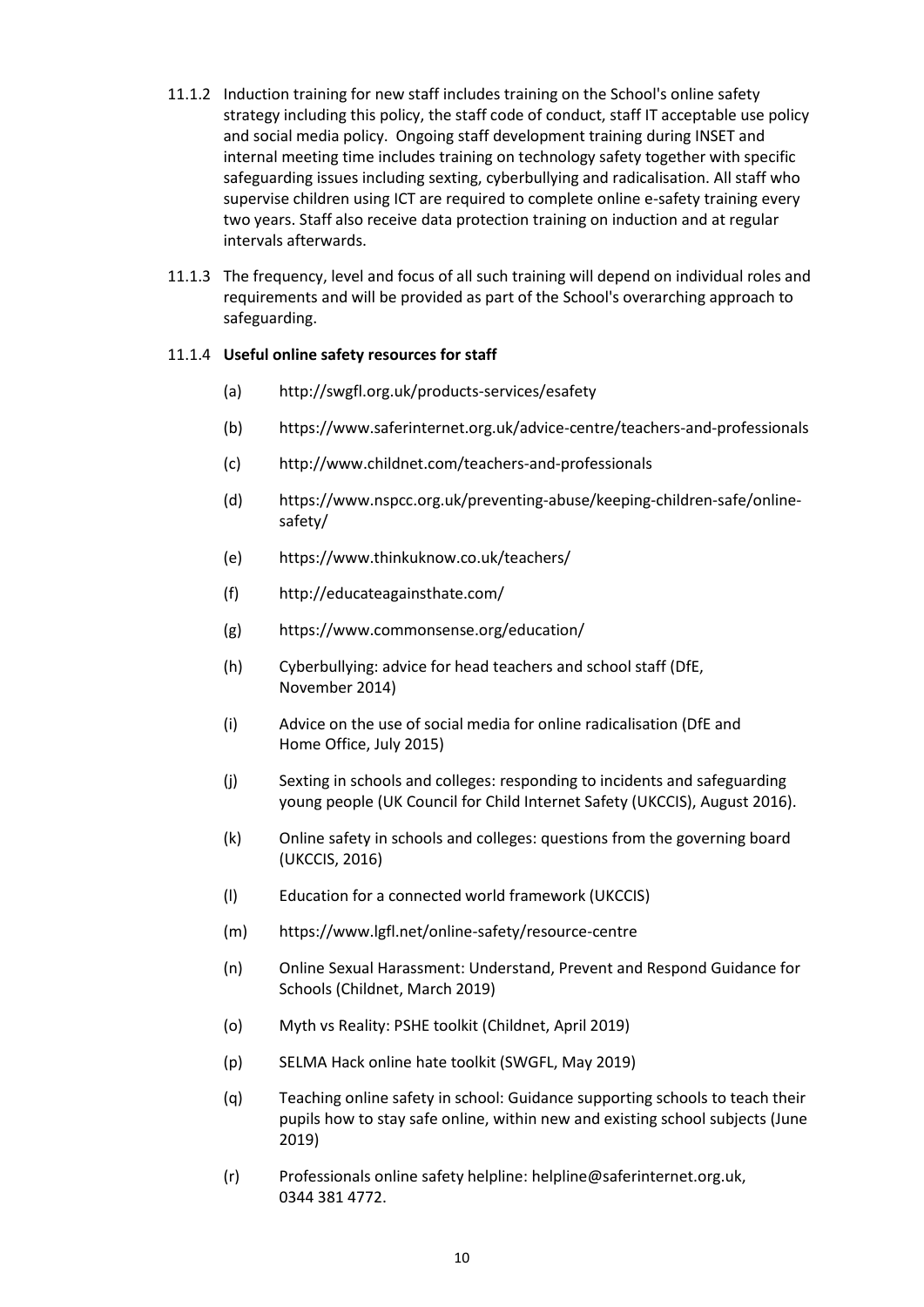- (s) NSPCC helpline for anyone worried about a child 0808 800 5000
- (t) Internet Watch Foundation internet hotline for the public and IT professionals to report potentially criminal online content
- 11.1.5 The Barking & Dagenham, Havering and Redbridge Safeguarding Partnership (BHR Safeguarding Partnership) has produced guidance for parents on radicalisation which is available here:

[https://www.havering.gov.uk/download/downloads/id/3234/bhr\\_safeguarding\\_par](https://www.havering.gov.uk/download/downloads/id/3234/bhr_safeguarding_partnership_multi_agency_safeguarding_arrangements_2019-2020.pdf) [tnership\\_multi\\_agency\\_safeguarding\\_arrangements\\_2019-2020.pdf](https://www.havering.gov.uk/download/downloads/id/3234/bhr_safeguarding_partnership_multi_agency_safeguarding_arrangements_2019-2020.pdf)

#### 11.2 **Parents**

- 11.2.1 The School believes that it is essential for parents to be fully involved with promoting online safety both in and outside of school. The School regularly communicates re online safety with parents and seek to promote a wide understanding of the benefits and risks related to internet usage.
- 11.2.2 The School issues a monthly e-safety newsletter to parents and further advice is included in the weekly newsletter from the Head. Visiting speakers are engaged to provide relevant information for parents and members of SMT cover this topic at general parents evenings.
- 11.2.3 Parents are encouraged to read the acceptable use policy for pupils. Staff go through the acceptable use procedure for pupils in Years 3-8 at the start of each academic year.

#### 11.2.4 **Useful online safety resources for parents**

- (a) <https://www.saferinternet.org.uk/advice-centre/parents-and-carers>
- (b) <http://www.childnet.com/parents-and-carers>
- (c) [https://www.nspcc.org.uk/preventing-abuse/keeping-children-safe/online](https://www.nspcc.org.uk/preventing-abuse/keeping-children-safe/online-safety/)[safety/](https://www.nspcc.org.uk/preventing-abuse/keeping-children-safe/online-safety/)
- (d) <https://www.thinkuknow.co.uk/parents/>
- (e) <http://parentinfo.org/>
- (f) <http://parentzone.org.uk/>
- (g) [https://www.net-aware.org.uk](https://www.net-aware.org.uk/)
- (h) <https://www.internetmatters.org/>
- (i) <https://www.commonsensemedia.org/>
- (j) [Advice for parents and carers on cyberbullying \(DfE, November 2014\).](https://www.gov.uk/government/uploads/system/uploads/attachment_data/file/444865/Advice_for_parents_on_cyberbullying.pdf)
- (k) [http://www.askaboutgames.com](http://www.askaboutgames.com/)
- (l) <https://www.ceop.police.uk/safety-centre>
- (m) UK Chief Medical Officers' advice for parents and carers on children and young people's screen and social media use (February 2019)